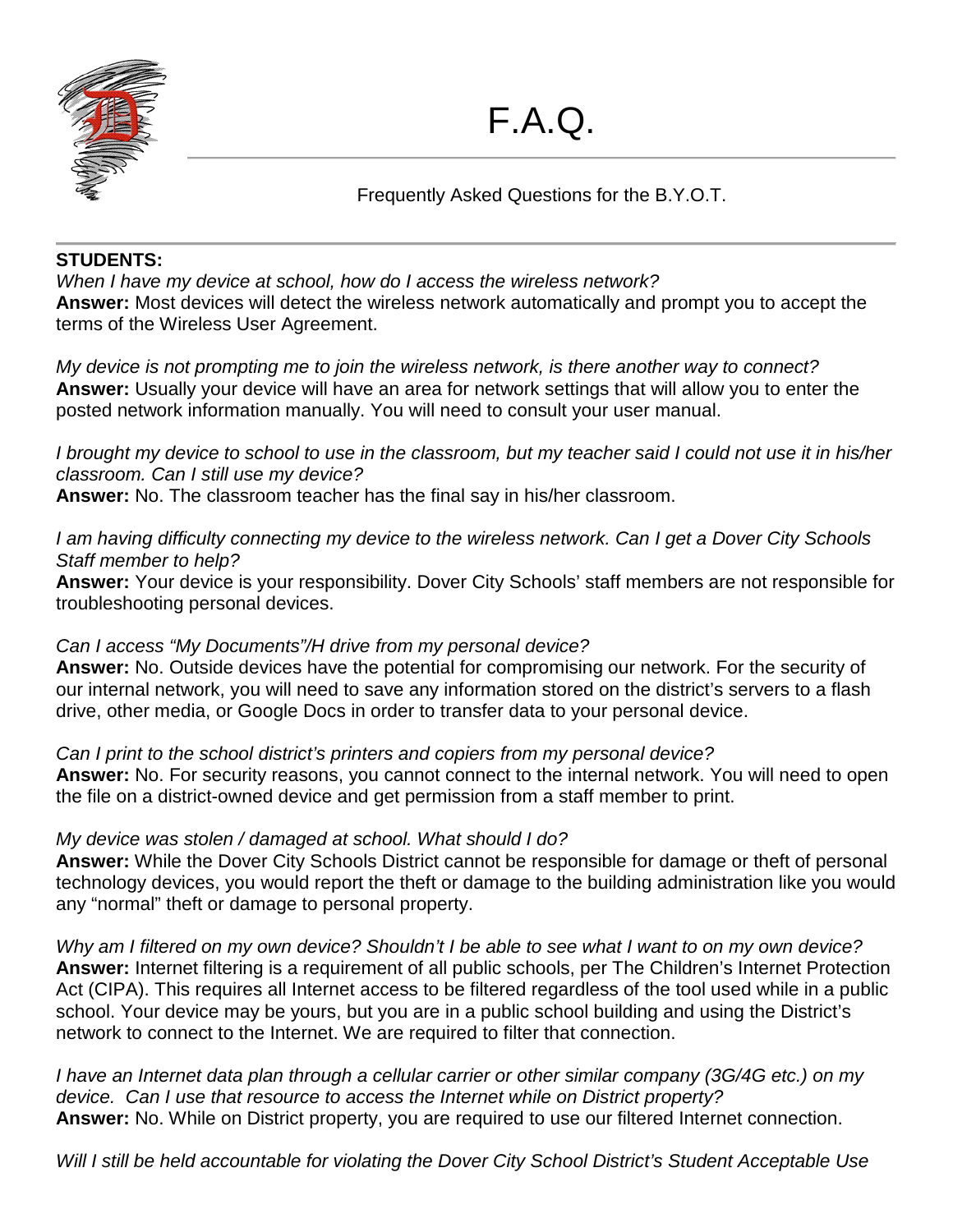### *Policy (AUP) on my own device?*

**Answer:** Yes. The AUP applies to your actions while on District property and is independent of the device used.

### **STAFF:**

### *My classroom is not conducive to student owned technology. Am I required to allow my students to access their devices in my classroom?*

**Answer:** We encourage all teachers and staff to consider ways to incorporate student-owned devices in support of increased productivity and enhanced teaching and learning. However, there is no requirement that you must allow students access to their personal devices.

*Some students may have difficulty accessing the wireless network with their devices. I don't have time in class to help them with this. Should I fill out a technology service request form?* **Answer:** No. Students are responsible for working through their own technical difficulties on their own devices, not Dover City School District staff. These are not our devices, and we can't allocate resources to support them. You are welcome to help if you choose.

*I have students accessing the Internet using their or another student's data plan (AT&T, Sprint, Verizon) on their device or through a WiFi hot spot created by another student's device, hence bypassing our web filter. Is this a violation of the Dover City School District Acceptable Use Policy?* **Answer:** Yes. This is a violation of our current policy and the BYOT policy. Students are not permitted to access the Internet via an unfiltered connection while on District property. If you find students accessing the Internet this way, please confiscate the device and inform the administration for possible disciplinary consequences.

#### *I would like to bring my device to use in my classroom. Will the District load our anti-virus or other software title(s) to my device?*

**Answer:** No. The district cannot purchase additional licenses to put on personal devices. For security reasons, you will not have access to District-owned resources, such as software, printers, servers, etc., on your personal device.

### *What are my responsibilities concerning enforcement of these new policies?*

**Answer:** Because the main goal of our BYOT policy is to support teaching and learning, teachers can be expected to manage this policy as they would most student policies. That is, if students choose to abuse this privilege or make choices that impede their own or others' learning, teachers have the right and responsibility to provide effective classroom management. This means that teachers must monitor students, redirect inappropriate choices, and make office referrals. Ultimately, students are expected to be responsible for understanding the expectations of the BYOT policy and abiding by its rules and guidelines. If there is any confusion about this policy, it is the student's responsibility to ask you questions and obtain the necessary clarifications and guidance.

## *What should I do if a student reports a lost, missing, or stolen item?*

**Answer:** Students' technology is their responsibility and we encourage them to keep it with them or store it in a locked locker. The unfortunate reality is that a device may go missing occasionally. If the loss occurs in your classroom, manage the situation as you might for any lost, missing, or potentially stolen item. Often times, the classroom community will support the rightful return of the missing item. If it appears a theft has occurred, a teacher should direct the student to the administration to report their loss, leave a statement, and/or file a police report.